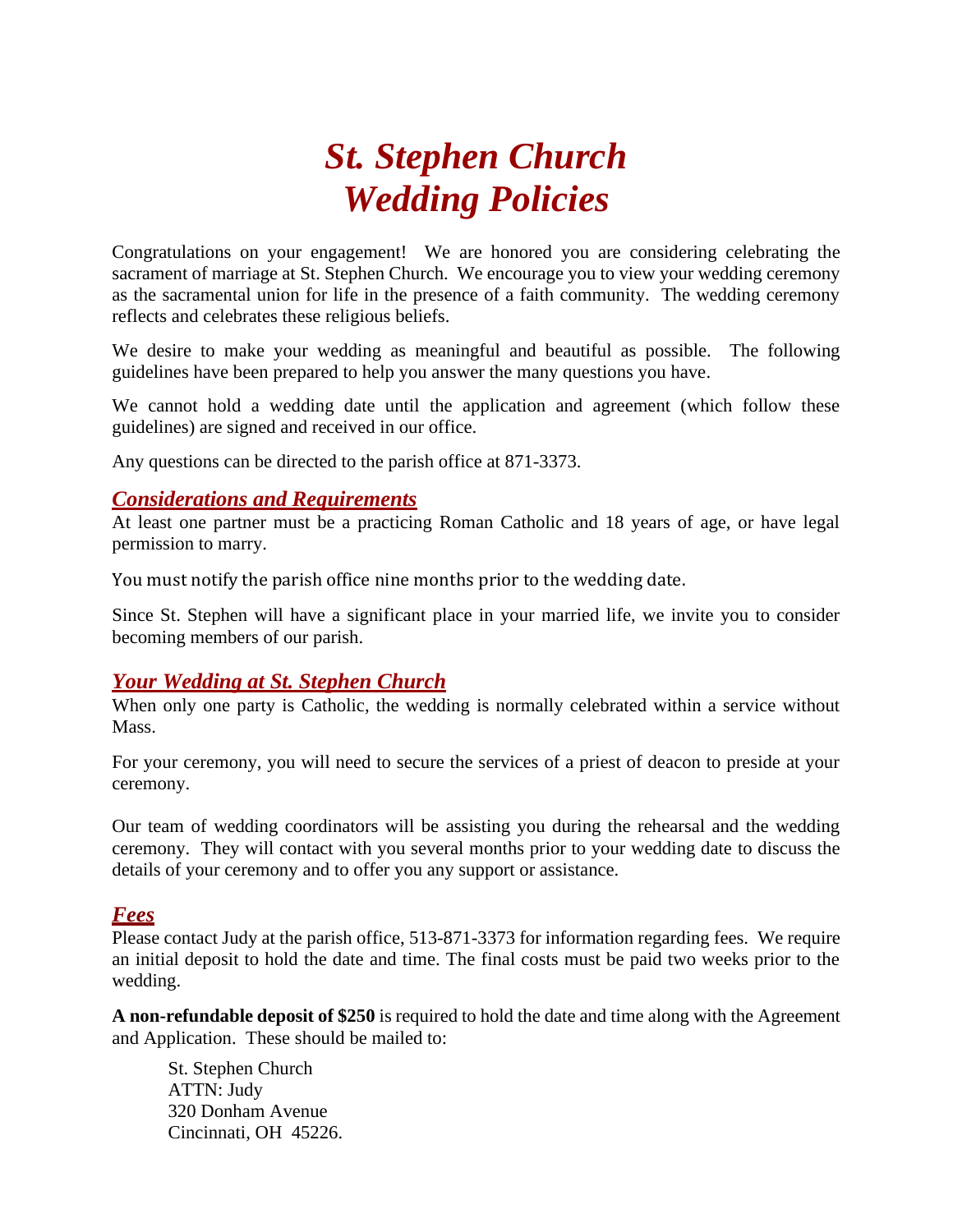#### *Wedding & Rehearsal Time Information*

A Saturday wedding must begin by 4pm. The Church should be left empty by 5:30 pm. The church will be open 1.5 hours prior to the wedding ceremony. Friday weddings are acceptable and the time will be determined with your presider, the church or the wedding coordinator.

All rehearsals will be the day prior to your wedding date. The rehearsal time will be decided between the Bride & Groom, wedding coordinators and your presider. Only one hour is provided for the rehearsal. Please advise your wedding party to arrive 10 minutes early to ensure the rehearsal proceed in a timely manner. Readers should come ready to practice. There will be no musical practice at the rehearsal.

#### *Decorations*

Our church has a maximum seating capacity of 350 people. There are 20 rows of pews.

St. Stephen Church does not allow the use of an aisle runner or aisle candles.

Pew decorations are permitted but should not be secured with masking tape or other items that deface the pews.

The flower girl may not drop any type of petals.

We are happy to use any flower arrangements used in church after the ceremony.

Sanctuary furniture, decorations, flowers may not be moved by the florist or family. Seasonal decorations provided by the parish are integral to the liturgical celebration and may not be moved.

Please designate a friend or family member to be responsible for cleanup of all decorations and trash after the ceremony. It is the responsibility of the couple to see that all decorations, programs, etc. are removed from the church after the ceremony.

#### *Music*

Music is a basic element of all liturgical celebrations. Please contact Charlie Runtz at 513-574- 5568 as soon as possible to talk through your music options. The parish office will also be able to provide you with costs for the music. Please talk with Charlie Runtz about using family or friends as a vocalist. A parish musician must be present at all wedding to ensure the integrity of the sound system.

The priest, deacon or pastoral administrator must approve all music.

#### *Photography*

To maintain the dignity of the wedding liturgy, photographers and videographers are not allowed to enter the sanctuary.

Flash photos are only permitted during the entrance and exit processions and for posed shots afterwards.

The photographer may go to the choir loft during the ceremony once the Hold Harmless Agreement has been signed and returned to the wedding coordinator.

### *Parking*

Parking for the rehearsal and wedding is in the main lot and on surrounding streets. Please note that our lot allows for tandem parking (2 cars per lined space).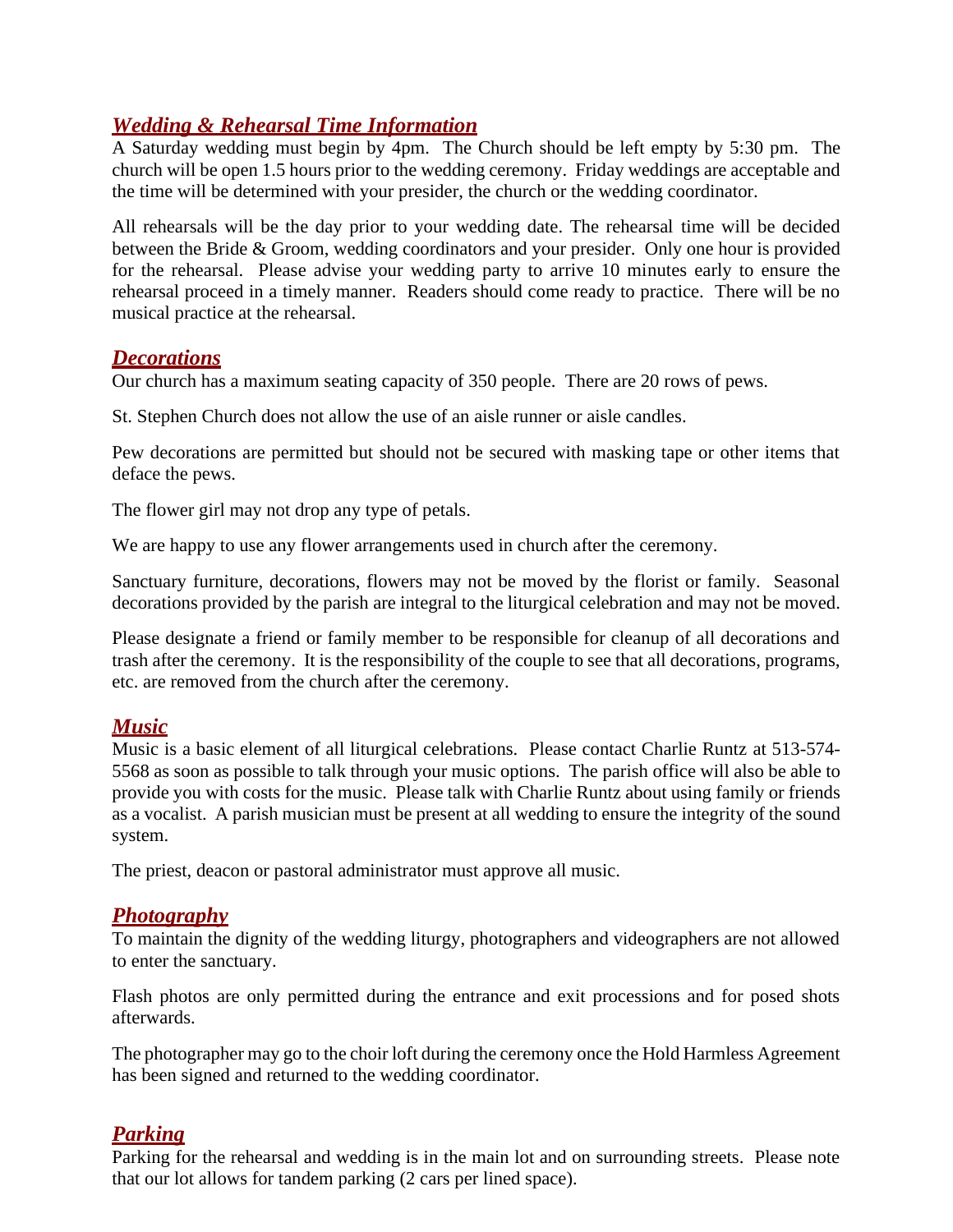#### *Miscellaneous Items*

The entrance procession and line-up of wedding party will be decided prior to the rehearsal with your wedding coordinator.

St. Stephen Church does not provide liturgical ministers (servers, readers or communion distributors) for weddings. It is the responsibility of the couple to provide individuals who have been suitably trained for that ministry.

At all times you and your wedding party must conduct yourselves with dignity and decorum.

There is no eating, drinking or chewing gum permitted in our church.

At no time is alcohol permitted on church property, including the parking lot.

There is no dressing area for the bride or bridal party, but the bridal party may stay in the ladies' rest area until the ceremony.

There is to be no throwing of rice, birdseed, confetti or releasing of balloons on the premises.

There is no receiving line at church after the ceremony due to parish mass times.

The use of any wagon-type conveyance to transport toddler attendants down the aisle during any part of the processional or recessional is not permitted.

The final plans for the wedding programs must be approved by the presider or pastoral administrator before printing.

It is imperative that you bring the civil marriage license to the rehearsal and give it to the presider who will officiate at the wedding. The wedding cannot take place without the license.





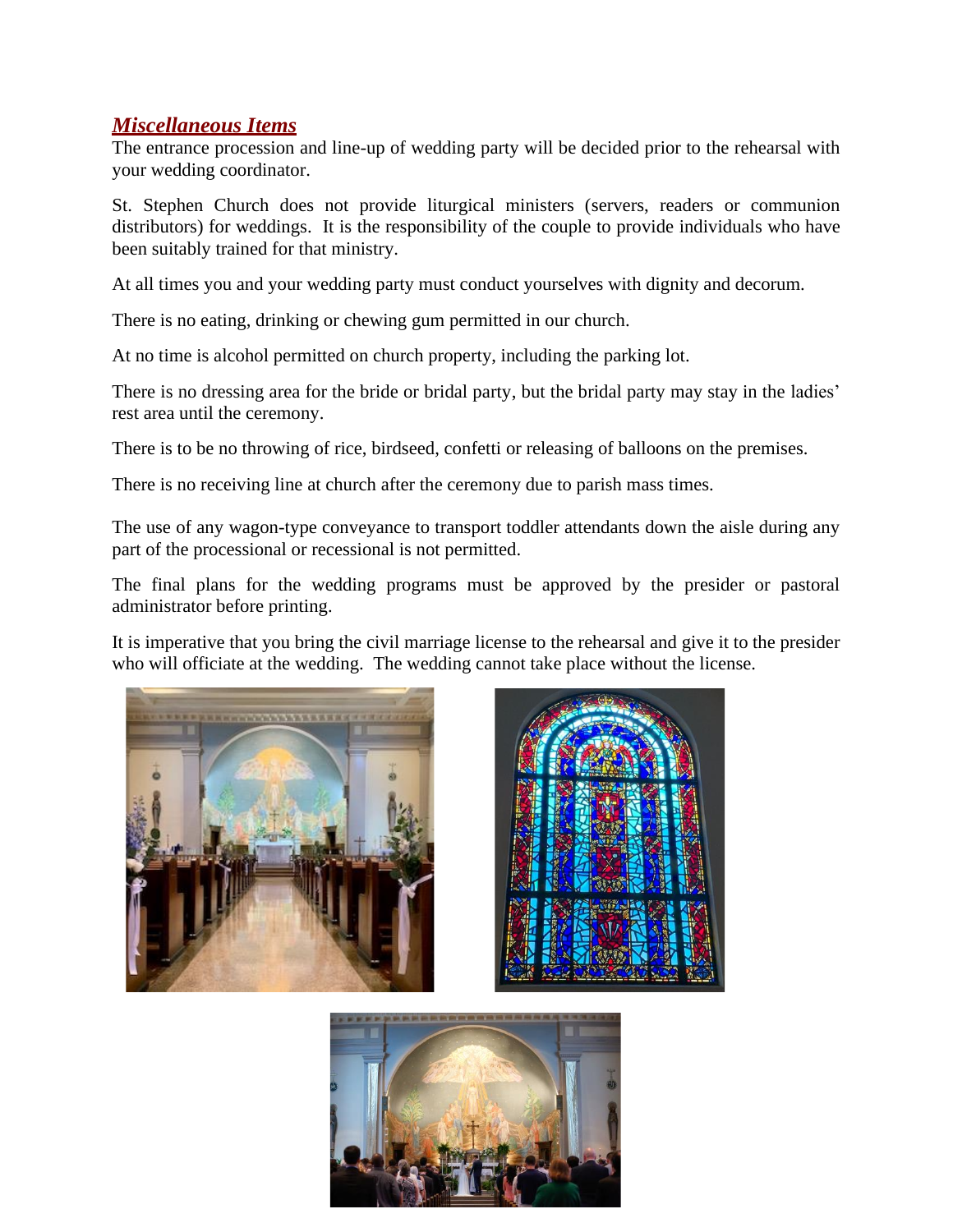# St. Stephen Church<br>Wedding Application Information

|                                                                                                                  | Time                                                                                                                 |  |
|------------------------------------------------------------------------------------------------------------------|----------------------------------------------------------------------------------------------------------------------|--|
|                                                                                                                  | Time                                                                                                                 |  |
| <b>Bride</b>                                                                                                     |                                                                                                                      |  |
|                                                                                                                  | Date of Birth                                                                                                        |  |
|                                                                                                                  |                                                                                                                      |  |
|                                                                                                                  |                                                                                                                      |  |
|                                                                                                                  |                                                                                                                      |  |
| Email                                                                                                            | <u> 1989 - Jan Barnett, mars ann an t-Amerikaansk ferfinger om de formale formale for de formale formale formale</u> |  |
| Baptized: Yes No                                                                                                 | Confirmed: Yes<br>$No$ <sub>________</sub>                                                                           |  |
| Religion                                                                                                         | <u> 1980 - Jan Alexander de Carlos III (m. 1980).</u>                                                                |  |
| <b>Current Parish/church</b>                                                                                     |                                                                                                                      |  |
|                                                                                                                  |                                                                                                                      |  |
|                                                                                                                  |                                                                                                                      |  |
|                                                                                                                  |                                                                                                                      |  |
| <b>Groom</b>                                                                                                     |                                                                                                                      |  |
|                                                                                                                  |                                                                                                                      |  |
|                                                                                                                  |                                                                                                                      |  |
|                                                                                                                  |                                                                                                                      |  |
|                                                                                                                  |                                                                                                                      |  |
| Email                                                                                                            |                                                                                                                      |  |
| Baptized: Yes<br>$No$ <sub>_________</sub>                                                                       | Confirmed:                                                                                                           |  |
|                                                                                                                  |                                                                                                                      |  |
| <b>Current Parish/church</b>                                                                                     |                                                                                                                      |  |
| Address Andreas Address Address Address Andreas Address Address Address Address Andres Address Address Address A |                                                                                                                      |  |
|                                                                                                                  |                                                                                                                      |  |
| Best Man                                                                                                         |                                                                                                                      |  |
| <b>Priest/Presider</b>                                                                                           |                                                                                                                      |  |
|                                                                                                                  |                                                                                                                      |  |
|                                                                                                                  |                                                                                                                      |  |
|                                                                                                                  | Phone                                                                                                                |  |

\*\*Please indicate your reasons for requesting St. Stephen church for your wedding.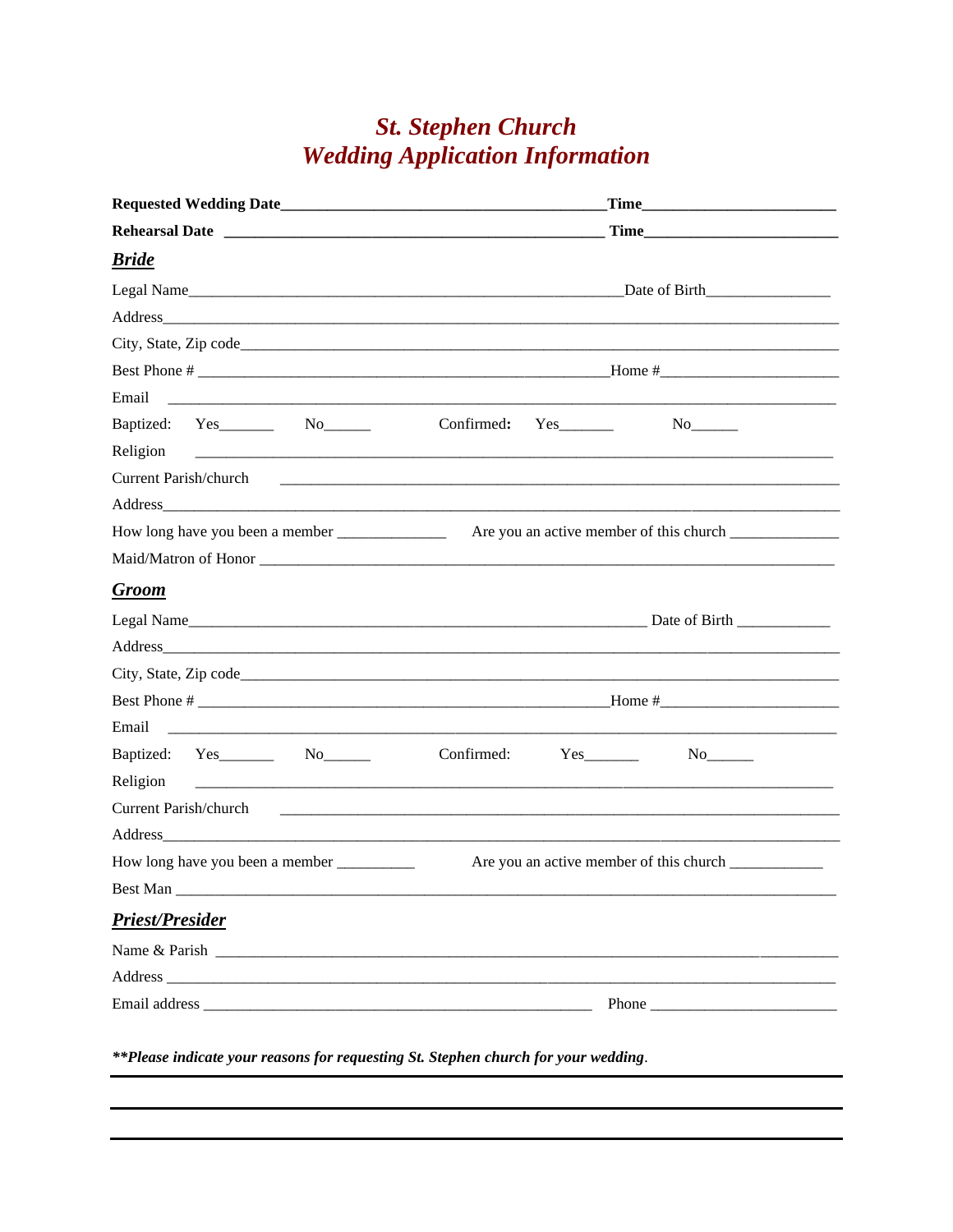### *Agreement for a Wedding at St. Stephen Church*

Please check each of the following to indicate your agreement:

- \_\_\_\_\_\_ We have received and thoroughly read the St. Stephen Church Wedding Guidelines and agree to abide by all rules and regulations set forth. We certify that all information we have provided to St. Stephen Church is accurate.
- \_\_\_\_\_\_ We have contacted the presiding clergy and arranged the time for the wedding.
- \_\_\_\_\_\_ We will participate in a marriage preparation program. (Talk with your Presider about this.)
- \_\_\_\_\_\_ We agree to abide by these policies without exception.
- \_\_\_\_\_\_ We will share the policies with our florist.
- \_\_\_\_\_\_ We will share the policies with our photographer/videographer.
- \_\_\_\_\_\_ We will share the Church policies with our musicians, if they are from outside the parish and obtain the necessary clearance to use the parish organ, piano and sound equipment.
- We will assume responsibility for payment related to any damage to the church or church property relative to the time of the rehearsal and/or wedding.

| $\epsilon$ | . <b>.</b><br>.<br>------- | $- - -$<br>ורו<br><br>_______ | $\overline{\phantom{a}}$<br>----<br>.<br>.<br>-<br>______ |
|------------|----------------------------|-------------------------------|-----------------------------------------------------------|
|------------|----------------------------|-------------------------------|-----------------------------------------------------------|

• Photographer: Name \_\_\_\_\_\_\_\_\_\_\_\_\_\_\_\_\_\_\_\_\_\_\_\_\_\_\_\_\_\_\_\_\_\_\_\_\_ Phone\_\_\_\_\_\_\_\_\_\_\_\_\_\_\_\_\_\_\_\_\_\_\_\_

#### **Please sign, date and return along with Wedding Application to**:

St. Stephen Church Wedding Coordinator 320 Donham Ave. Cincinnati, OH 45226

| $\mathbf{D}$ .<br><b>Briue</b> | ____ | _ |
|--------------------------------|------|---|
|                                |      |   |

| $\mathbf{u}$ rr<br><b>OUIII.</b><br>. u ce<br>- |
|-------------------------------------------------|
|-------------------------------------------------|